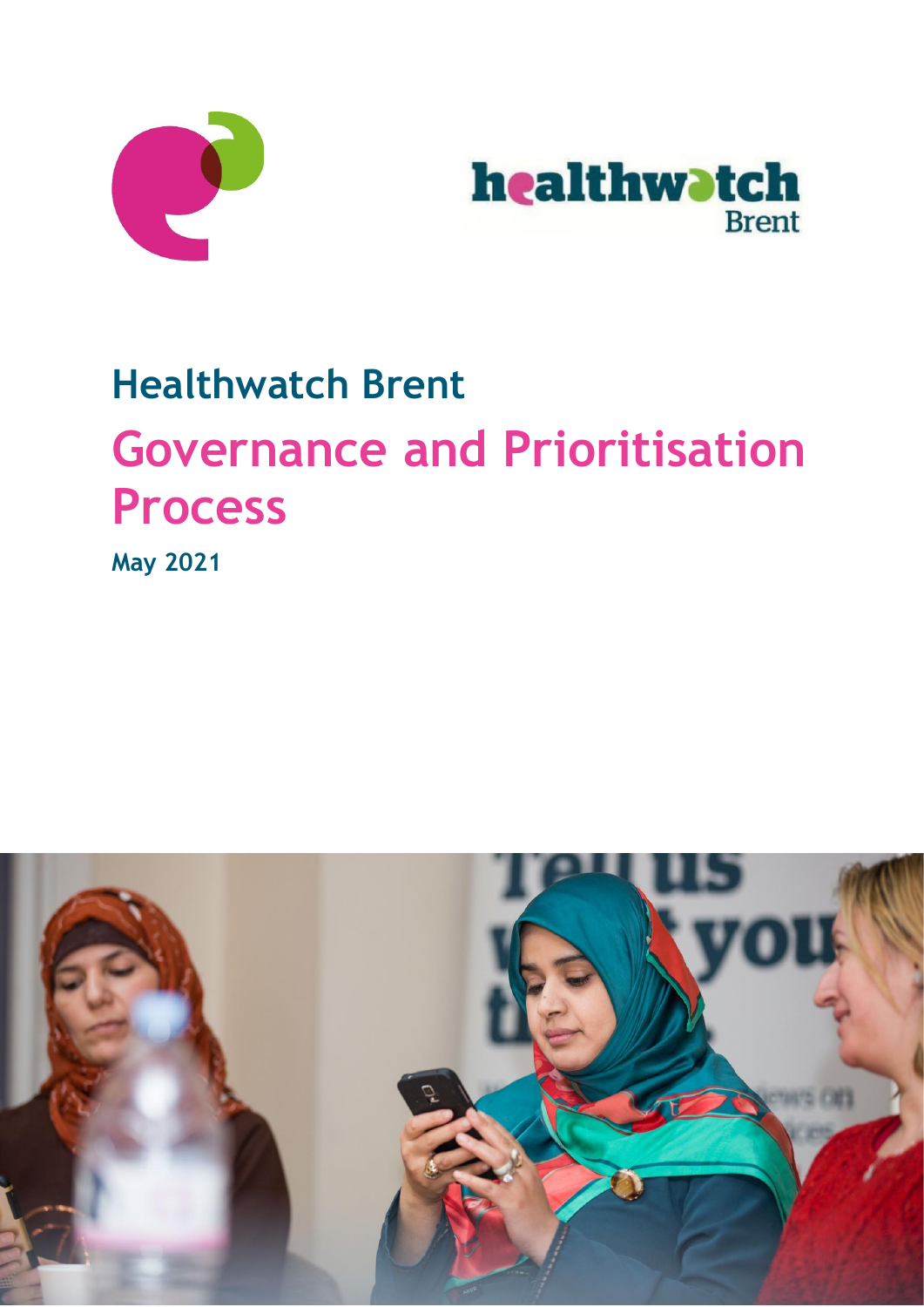## Document control

| <b>Version</b> | 1.0                                    |  |
|----------------|----------------------------------------|--|
| Author         | Steve Inett                            |  |
| Approved by    | The Advocacy Project Board of Trustees |  |
| Date approved  | 20 May 2021                            |  |
| Effective date | 20 May 2021                            |  |
| Review date    | 20 May 2022                            |  |
|                |                                        |  |

## Policy statement

Healthwatch Brent makes its decisions in an open and transparent way and ensures the interests of the people of Brent are always put first. This process outlines the steps taken to ensure priorities are evidence based and lead to substantive impact in the community. The governing regulations and standards are:

- The NHS Bodies and Local Authorities (Partnership Arrangements, Care Trusts, Public Health and Local Healthwatch) Regulations 2012 – referred to as Regulation 40 throughout this document.
- Freedom of Information Act 2000.
- Seven Principles of Public Life (Nolan Principles).

This policy applies to all relevant decisions made by Healthwatch Brent.

## Relevant decisions

Regulation 40 requires Healthwatch Brent to have in place and publish procedures for making relevant decisions. Relevant decisions include:

- How to undertake our activities.
- Which health and care services we are looking at covering with our activities.
- The resources we will use on our activities.
- Whether to request information.
- Whether to make a report or a recommendation.
- Which premises to Enter and View and when those premises are to be visited.
- Whether to refer a matter to Overview and Scrutiny Committee.
- Whether to report a matter concerning our activities to another person.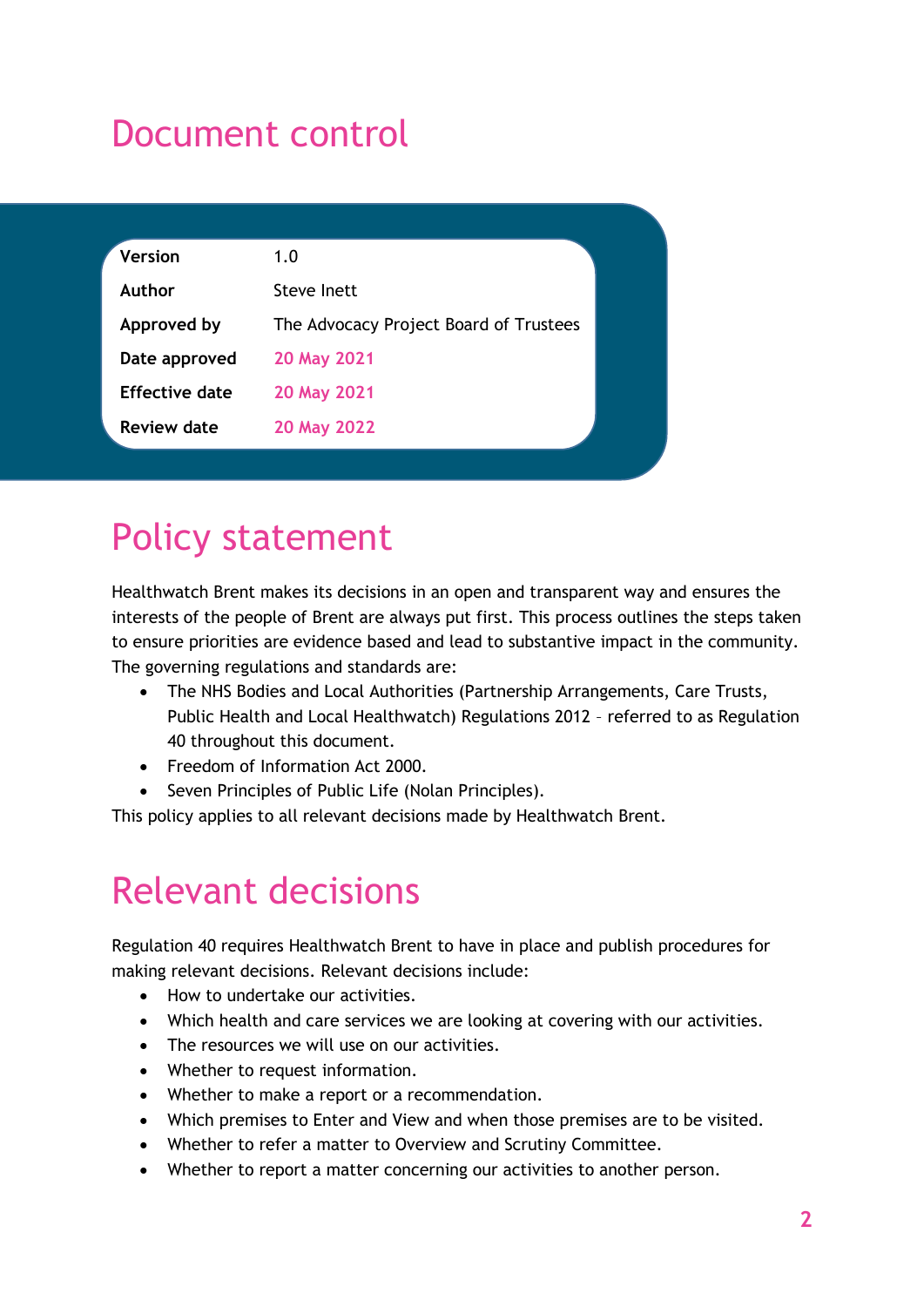• Any decisions about sub-contracting.

Relevant decisions do not include day-to-day activity that may be required to carry out exploratory work prior to making a relevant decision.

## **Responsibility for priority setting**

### **Healthwatch Brent Governance model**



## **The Advocacy Project Board of Trustees**

The Advocacy Project is the organisation that holds the contract for Healthwatch Brent. It is the employer of staff working within Healthwatch Brent. It delegates the line management of the Healthwatch Manager to the CEO (who is also a trustee as this is a unitary board) and delegates priority setting to the Healthwatch Brent Advisory Group.

The Advocacy Project Board of Trustees must be assured that the governance structure and processes in place to deliver Healthwatch Brent are robust and that the service meets its contractual and statutory obligations. It should also ensure the highest standards of quality and adherence to best practice, in particular the Healthwatch Quality Framework.

The Advocacy Project Board will periodically review the decisions, initiatives and activity taken by Healthwatch Brent to continue to assure itself that the governance structures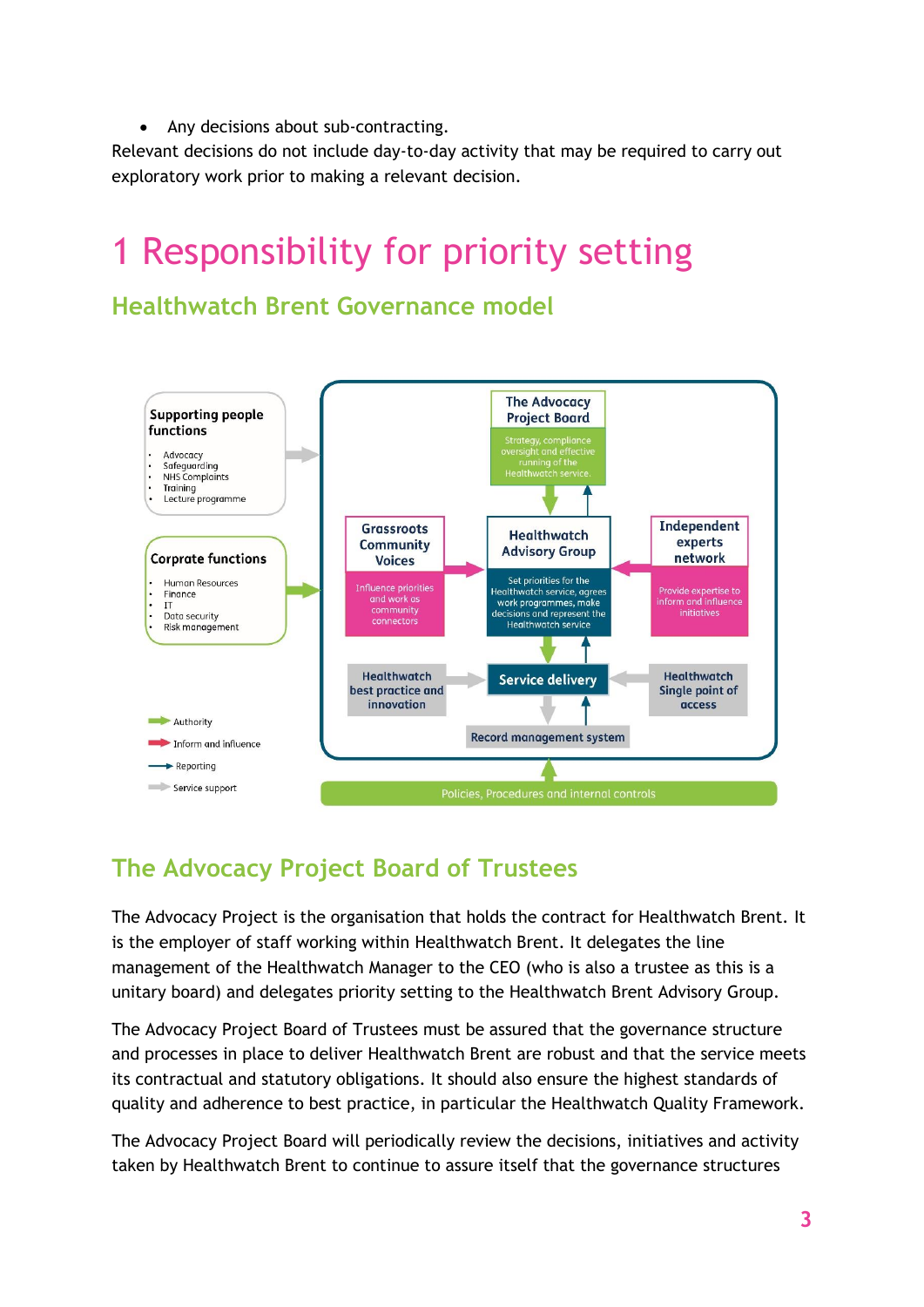and bodies are fit for purpose. It will do this through reporting from the Manager via the CEO, as well as having a representative on the Advisory Group.

## **Healthwatch Brent Advisory Group**

### **Aims of the group:**

- To ensure there is collective responsibility in setting the priorities and strategic direction of the organisation as set out in the Healthwatch Brent Workplan and Strategy.
- To ensure the views of the Brent Grassroots Community Voices are heard in the prioritisation process.
- To ensure the views of the Independent Experts Network are heard in the prioritisation process.

### **Objectives:**

- Work in constructive partnership with the members of The Advocacy Project Board, Brent Grassroots Community Voices, Independent Experts Network, staff and volunteers
- To have active oversight of the process for setting annual priorities for the organisation
- Regularly review the list of priorities, receive updates on potential new more urgent priorities and advise how the list of priorities should be adjusted.
- Monitor the progress of project work and other activity on priorities, hold staff and volunteers to account if they are not progressing things effectively and that stakeholders are aware of any significant delays in project timeframes.
- Identify what difference a Healthwatch intervention has made and take a view on whether it is enough.
- Advise on utilising Enter & View effectively
- Evaluate whether we are effectively balancing how we raise the voices of the public and challenge services to improve, with ensuring we work in a professional, collegiate, constructive manner with stakeholders.
- Consider whether Healthwatch Brent is suitably visible to public and stakeholders.

### **Membership:**

- 1 trustee from The Advocacy Project Board (Chair of the Advisory Group)
- 2 representatives of the Brent Grassroots Community Voices
- 2 representatives from the Independent Experts Network (different people will be invited to attend as representatives of the network as required by the agenda).
- 4 members of the public
- 2 Healthwatch Brent volunteers
- Healthwatch Manager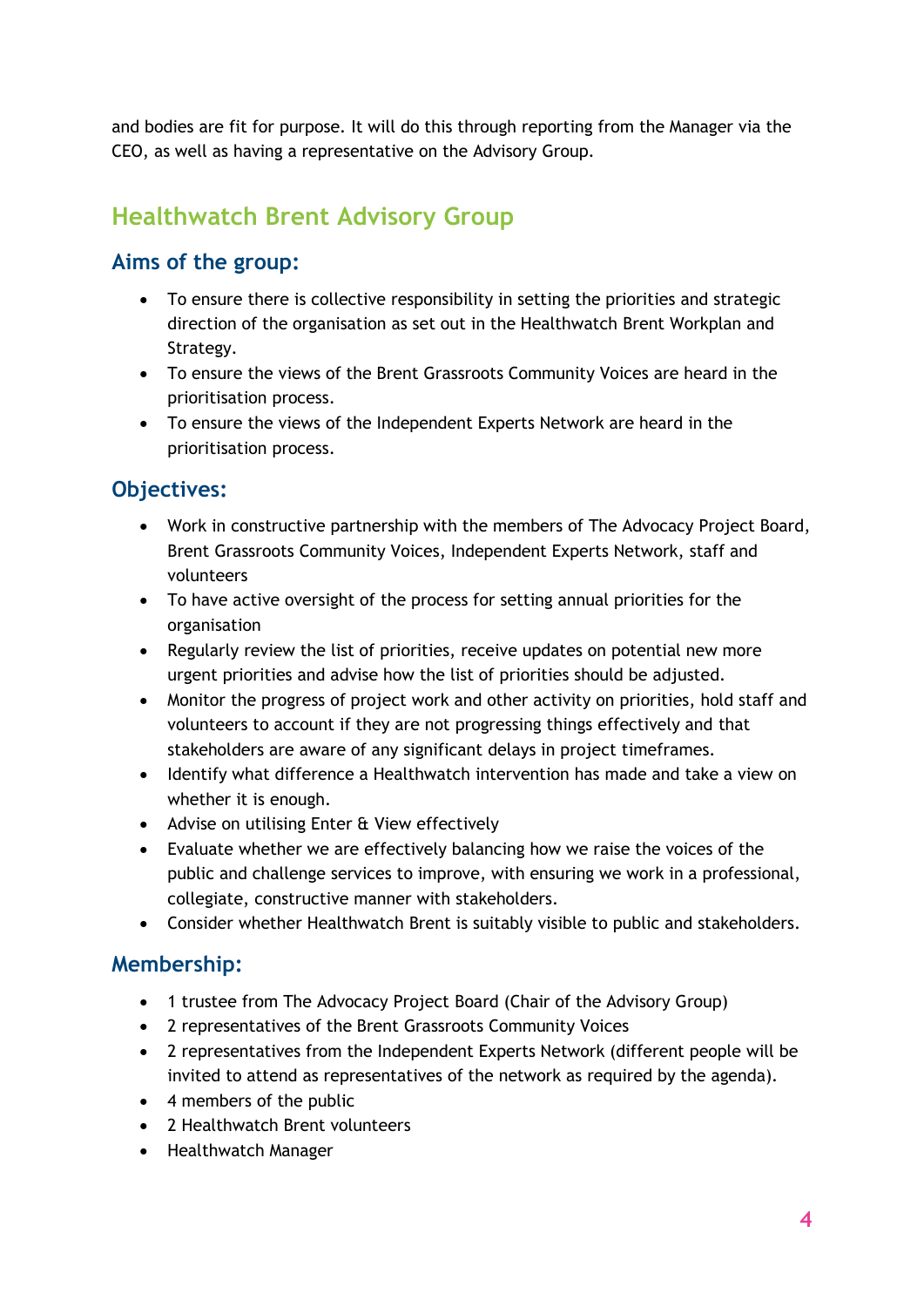The Advisory Group determines which aspects of health and social care will be looked at as a priority each year. It must remain independent of any undue influence and be free to select the priorities it feels represent the best for the residents of Brent. Transparency, rigour, and objectivity are the basis for the Advisory Group's effective and successful working.

There are two mechanisms for them to set the priorities of Healthwatch Brent:

- Annual priority setting
- Regular review of the workplan and recommendations of new priorities throughout the year

### **Annual Priority Setting**

The Healthwatch Brent Workplan of priorities is set by April each year. Potential priorities can come from a number of sources:

#### 1. What Healthwatch Brent has heard from the public

Healthwatch Brent records issues throughout the year that could be potential priorities (see the section on Regular Review).

#### 2. Health commissioning plans

Clinical Commissioning Groups are required to produce an annual commissioning plan. Strategic meeting such as governing body meetings, Health and Wellbeing Board and Health Overview and Scrutiny Committee give further intelligence on strategic issues.

#### 3. Social care commissioning plans

Social care commissioners plan forward decisions that impact on commissioning. Meetings of the council cabinet and social care committee provide further intelligence.

#### 4. Intelligence from the Brent Grassroots Community Voices and other community and voluntary stakeholders

The Grassroots Community Voices shares local experiences and issues of concern and provides links with local voluntary sector infrastructure and charities delivering health and social care services.

#### 5. Intelligence from other projects delivered by The Advocacy Project

The experiences of people gathered via the advocacy, personal health budget and user involvement work that The Advocacy Project also deliver are a rich source of issues for Healthwatch Brent to investigate further.

#### 6. Joint working proposals from neighbouring Healthwatch and Healthwatch England

Neighbouring boroughs will be undertaking work that either impacts on Brent residents or residents can contribute to. Healthwatch Brent works closely with its neighbours but needs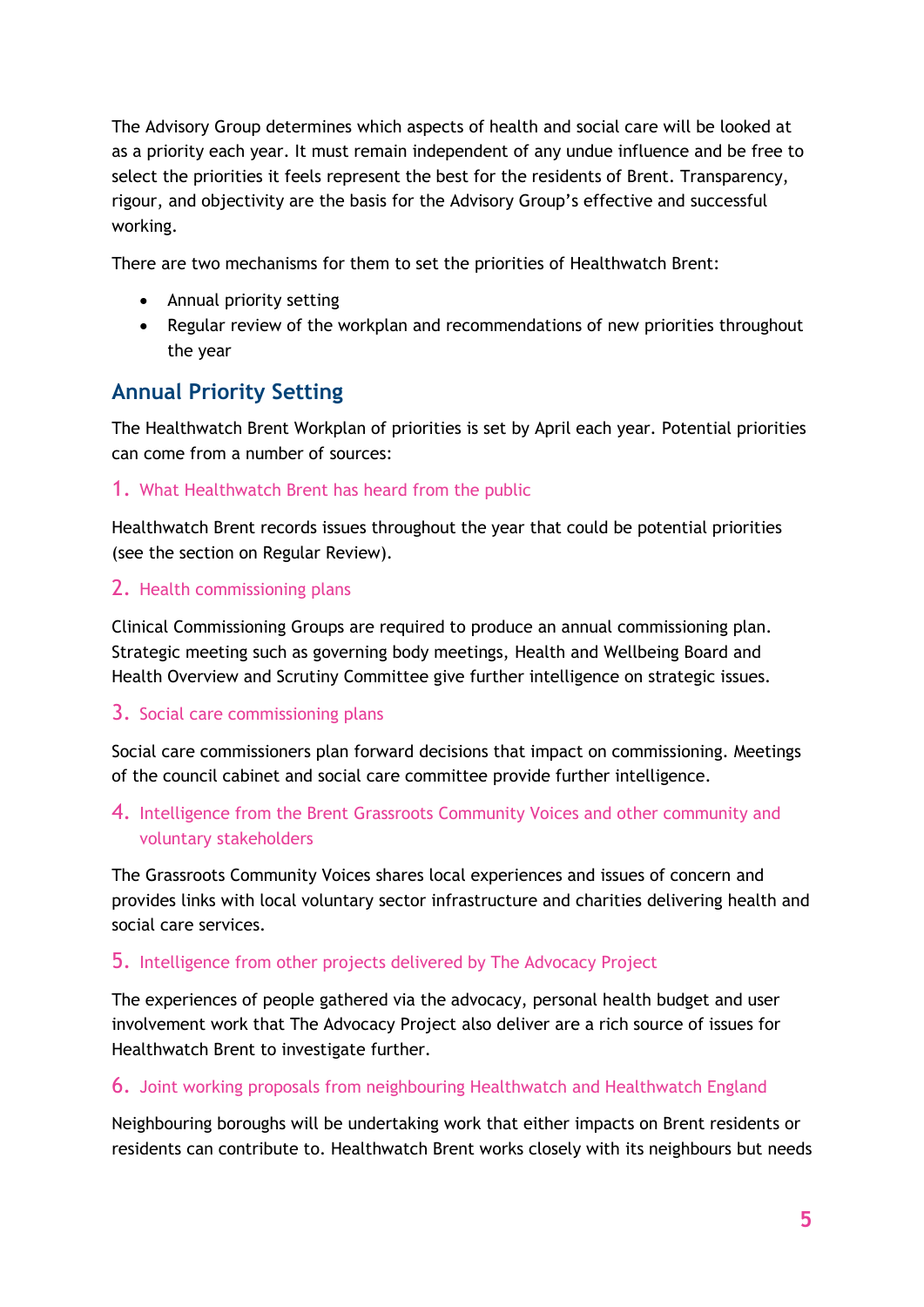to ensure it has capacity before it commits to any joint working. This also applies to Healthwatch England campaigns.

Some of these priorities involve ongoing involvement in meetings and monitoring the progress of agreed areas, some will mean doing additional work to understand the service and the experiences of the public. Healthwatch Brent gathers as much information as possible on the aims of each potential priority, any known timescales and an understanding of what form the work might take.

The paid team compiles the information on any potential priority which it shares with the Advisory Group to ensure they have all available information to make a decision.

The Advisory Group receives the information and agrees which ongoing and monitoring priorities will be included in the workplan.

The Group will have the power to delegate some of the relevant decision making to the Lead Officer of Healthwatch Brent, for example, small pieces of work which do not have a substantive impact on staff or financial resources.

For priorities requiring additional work which requires a project approach, the Advisory Group ensures Healthwatch Brent only agrees to projects they have the capacity to deliver. They select based on:

- potential for most impact and change
- what can be realistically resourced?
- ensuring seldom heard groups are represented.

This process uses the Healthwatch England Research project Planner Questions to interrogate each proposal fully:

### **Project objectives – What the is project seeking to achieve**

| Criteria                                                                                                            | <b>Action</b> | Date |
|---------------------------------------------------------------------------------------------------------------------|---------------|------|
| Does this fit with our strategic<br>objectives and statutory remit?                                                 |               |      |
| What is the evidence base for this<br>work?                                                                         |               |      |
| What is the proposed impact on<br>individuals and the community?                                                    |               |      |
| Can we influence change, or is there<br>an organisation better placed to do so<br>who we can work with or approach? |               |      |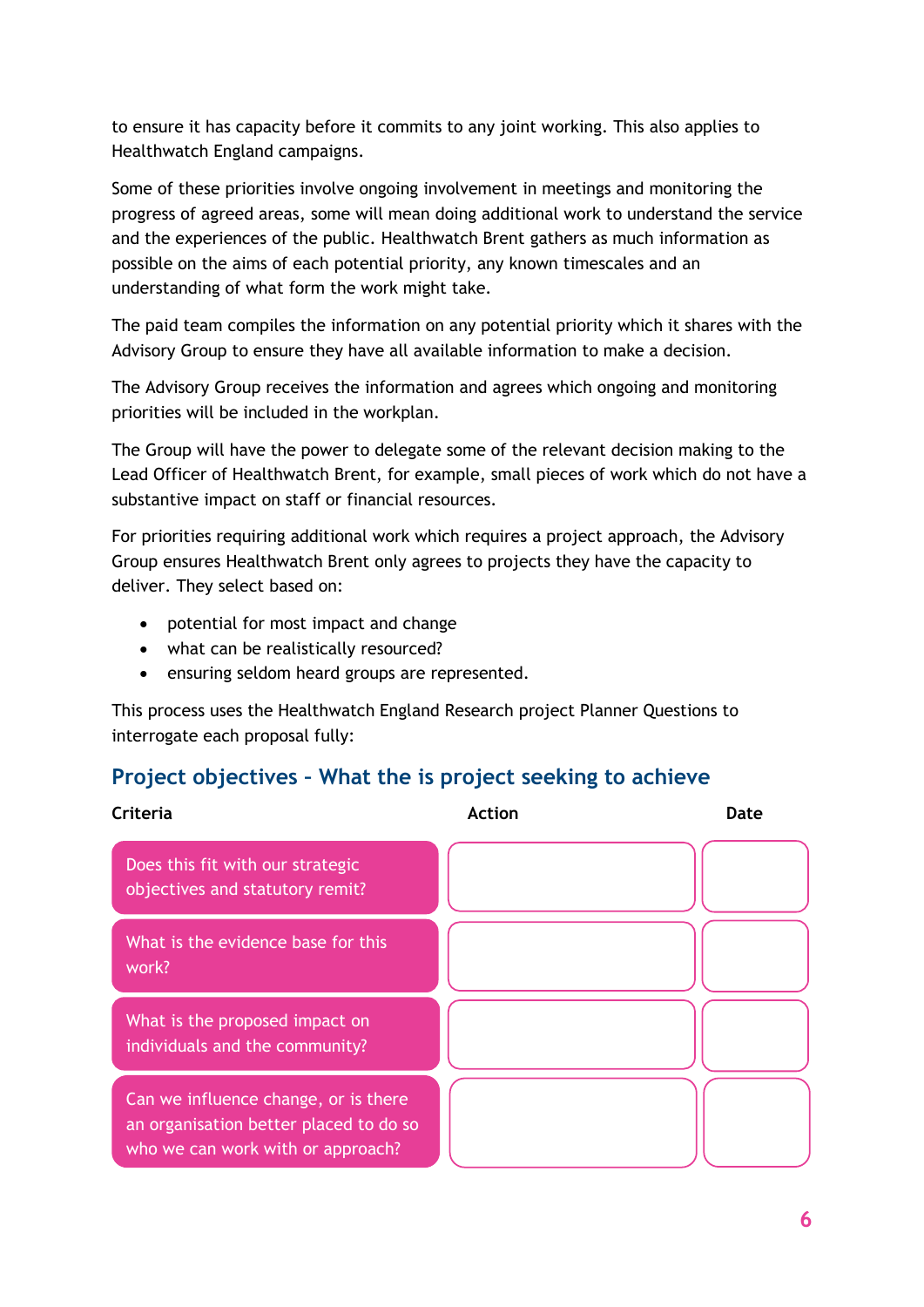| How will we undertake our activities?                                                       |  |
|---------------------------------------------------------------------------------------------|--|
| Which services will we cover?                                                               |  |
| What additional information will we<br>need to request and who from?                        |  |
| Is an Enter and View required? What<br>premises will be included? What is the<br>timescale? |  |

### **Resource requirements (people and financial)**

Does this fit with our overall work plan? Do we have the staff and volunteers to deliver?

How much will we spend? Are there additional funding requirements to

deliver this project?

### **Project deliverables – What difference or impact will the project have?**

What will be the outcome of our work? How will we demonstrate impact? A report? Recommendations?

### **Communication – Who will be interested in our outcomes and impact?**

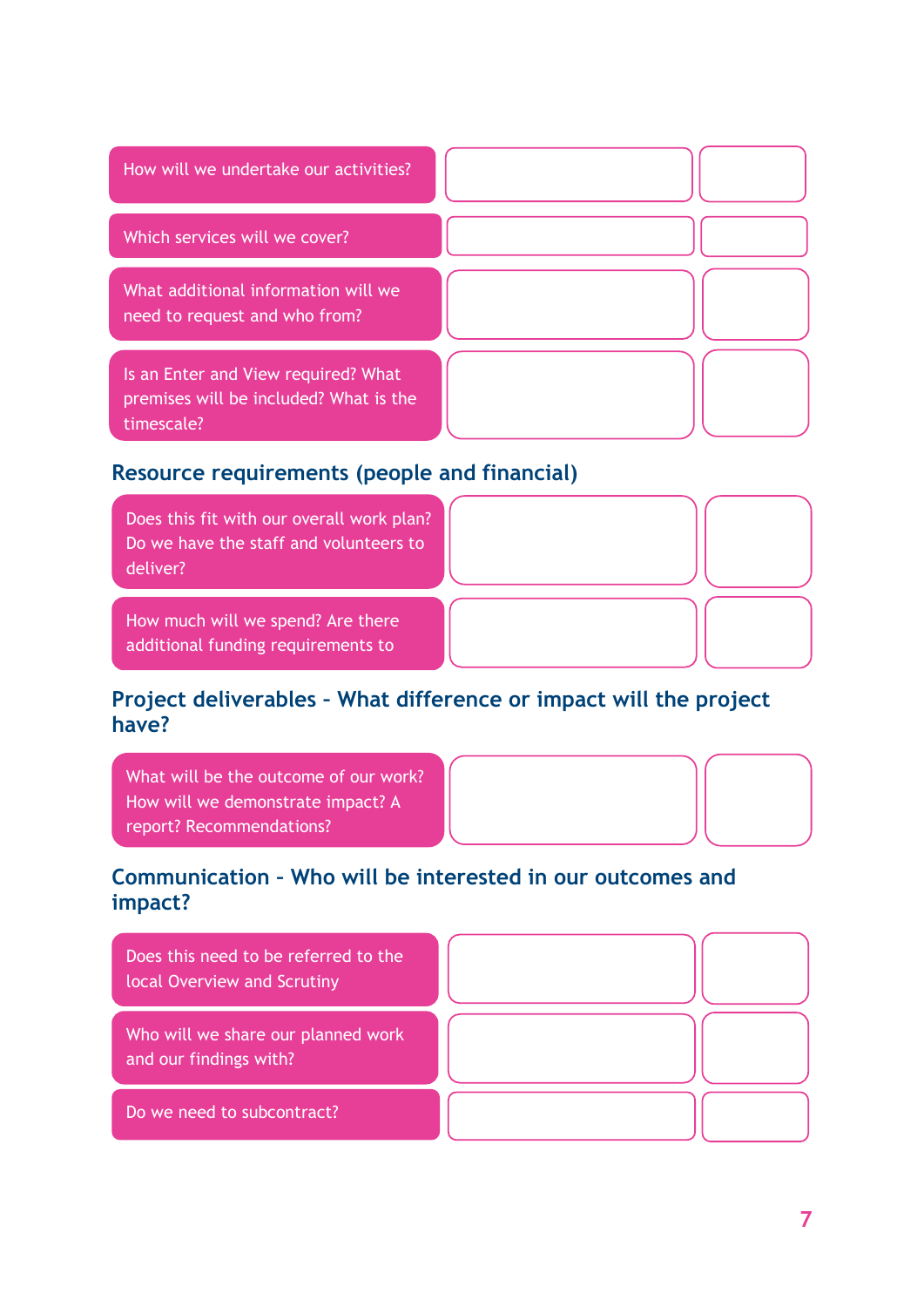This list becomes the workplan and is then shared with the public and stakeholders. These decisions and any others, including those delegated to the Manager, are recorded in the minutes. Once a decision has been made, the staff team is responsible for implementation and delivery, with an agreed reporting process to Group.

The dates and details of how the public can observe each Advisory Group meeting and the minutes of each meeting are published on the Healthwatch Brent website.

## 2 Regular Review

Healthwatch Brent is continuously 'horizon scanning' for issues that were unforeseen and may become urgent. The Advisory Group meets bimonthly and reviews new information and intelligence. It then reviews the Healthwatch Brent Workplan and determines whether new work should be added to the workplan, replace an existing workplan priority, or be rejected as a priority due to insufficient resource.

The Advisory Group also receives updates on the progress of projects and activities and information about levels of resources so that they can weigh the capacity of the organisation.

The group operates by discussion and consensus and is attended by the trustee representative from The Advocacy Project Board, who has the authority to escalate to the Board any activities that they consider to be contrary to the contract performance framework, the statutory duties or best practice.

The Advisory Group is empowered to take agreed actions forward within the allocated budget and available resources and determine delivery timeframes.

## 3 Outcomes

Healthwatch Brent follow up all recommendations they make through projects with the relevant organisations. For larger projects there is an outcome review at six and/or twelve months after the project report is published. These outcomes are monitored in the Impact Tracker recommended by Healthwatch England and published in a regular impact report. Where there is resultant service change this is recorded in You Said We Did and published.

The Advisory Group receives these documents, so they can review the effectiveness of Healthwatch Brent in carrying out its aims and having sufficient impact.

## 4 Dealing with Breaches of this Process

If a decision is taken in the name of Healthwatch Brent without authorisation in the manner set out in this process document, The Advocacy Project Board will determine what action is needed. This may be to either approve the decision retrospectively, or to reverse the decision.